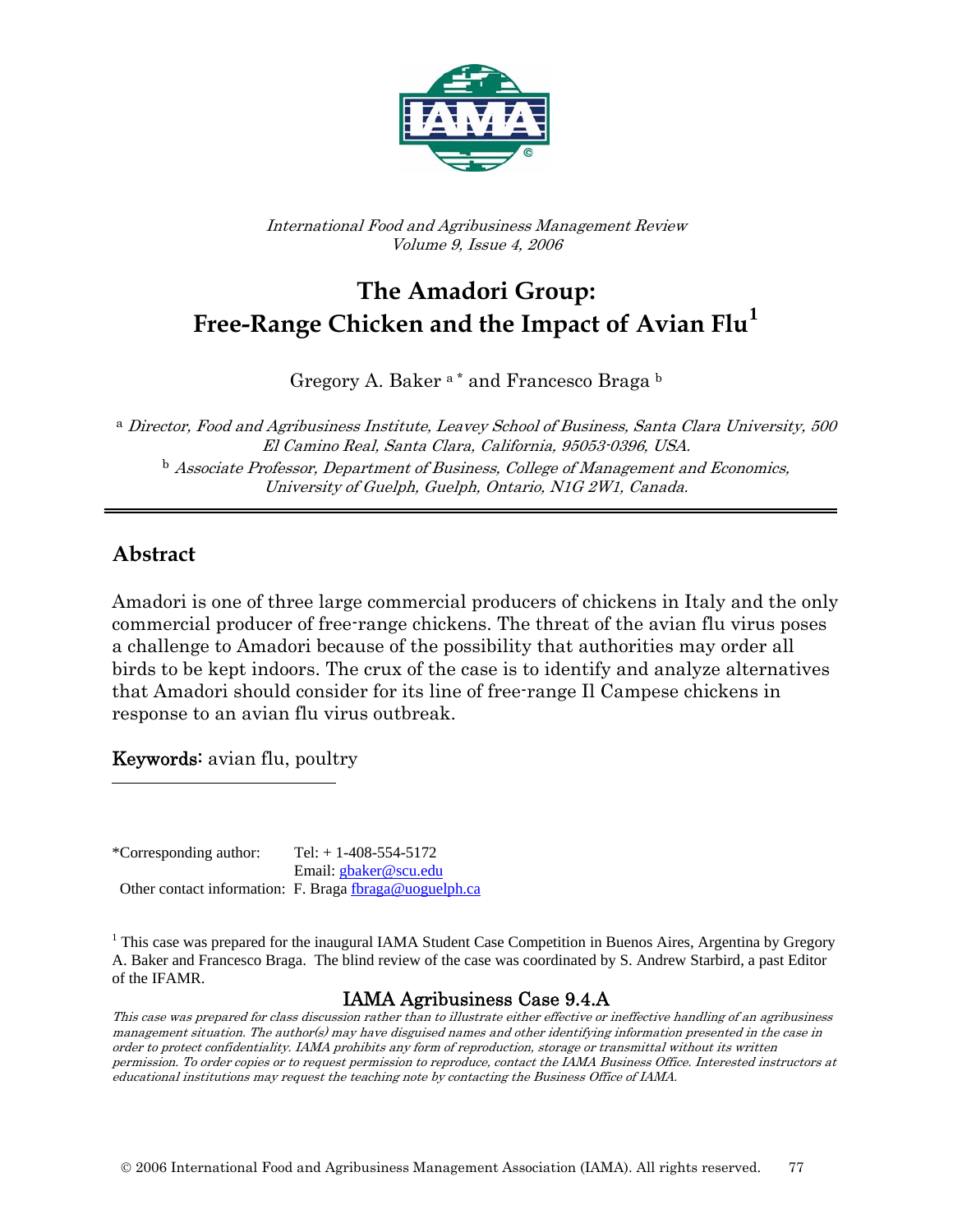### **Introduction**

In June of 2006, Francesco Amadori, the President of Amadori Group, sat in his office and pondered the impact that avian flu may have on his company<sup>[2](#page-1-0)</sup>. The company that he founded with his brothers in the 1950s had been very successful and had exhibited steady growth. However, the threat of avian flu had not only hurt sales, but it also threatened one of their most recent and promising product introductions, the Il Campese brand of free-range chickens, positioned at the absolute pinnacle of the company product portfolio.

The threat of avian flu had a chilling effect on poultry sales throughout Europe, even though there was no danger of virus transmission to humans from eating poultry that was properly raised and cooked. However, the damage to the free-range poultry industry was potentially devastating as one of the key measures used by governments in order to minimize the spread of the virus was to isolate poultry in buildings, thereby minimizing the chance that they would be infected by migratory birds, the most likely carriers of the virus. How could Amadori continue to market Il Campese chickens as free-range if the local health authorities ordered the birds to be raised entirely indoors?

#### **Italian Chicken Industry**

 $\overline{\phantom{a}}$ 

The Italian chicken industry is dominated by vertically integrated producers. The great majority of chicken (broiler) production takes place in the "commercial" chain (93%), with the balance occurring in the "rural" chain (7%). The "commercial" chain is best described as producing chicken meat, whereas the "rural" chain produces live birds. The "commercial" chain is characterized by an integrated process including genetics (breeding), incubation, feed production, growing, slaughtering, processing, packaging, and distribution. Growing takes place either in company-owned facilities or is coordinated by contract with independent farmers. Producers in the "rural" chain are typically small farmers who buy most of their inputs and market the birds in local markets.

Italian producers take pride in their achievements. Over the last several decades the industry has shown substantial growth and has achieved international recognition for the high quality of the product. Furthermore, poultry is the only meat product in which Italy has attained self-sufficiency. In 2005, imports (all frozen product) accounted for only about 3% of total consumption, by weight. Approximately 14% of poultry production, by weight, was exported. This figure,

<span id="page-1-0"></span> $2$  Much of the information contained in this case was obtained from Amadori's public website (Amadori). Many of the quotations have been translated from Italian to English. Additional information was obtained from personal communication with one of Amadori's employees.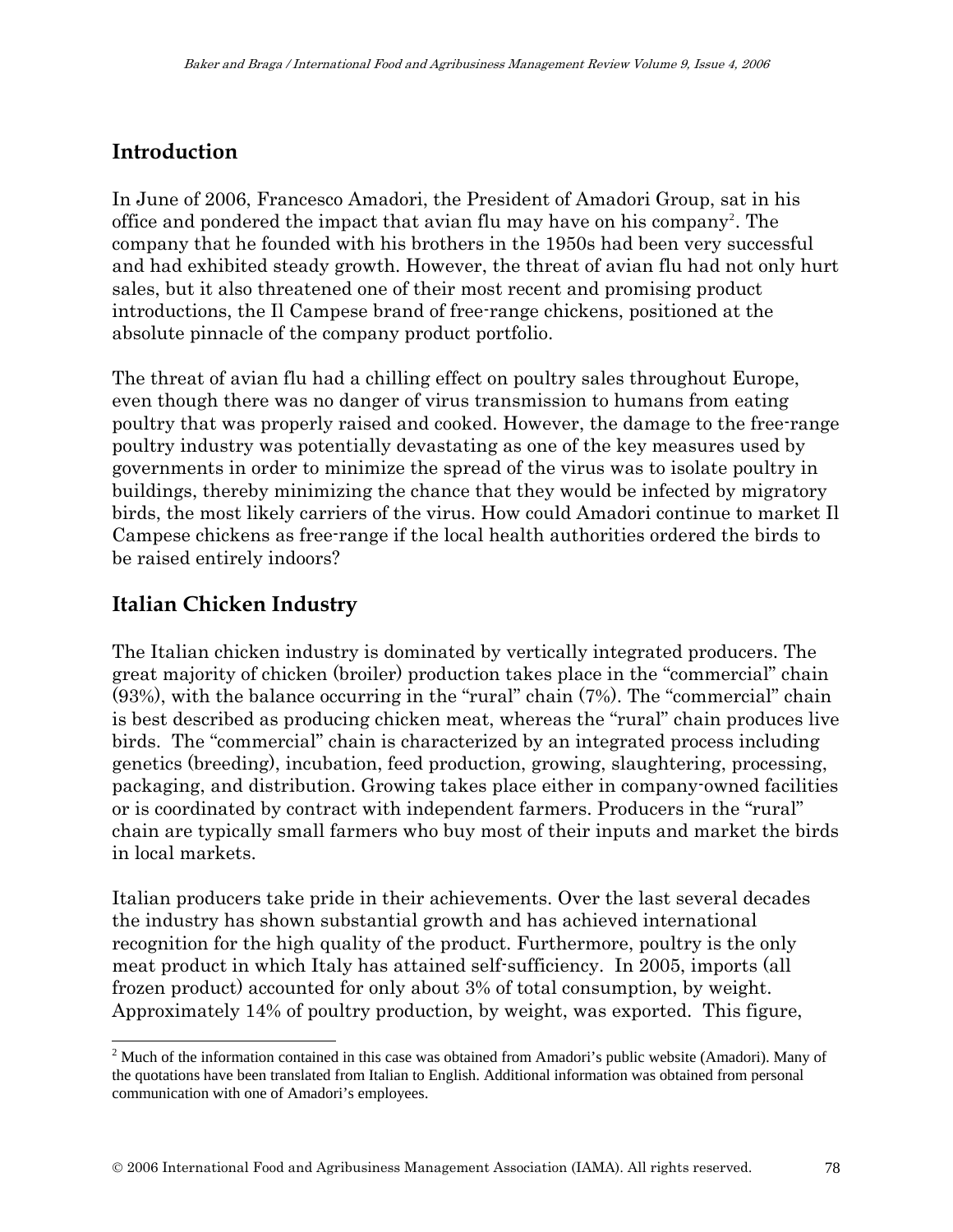high by historical standards, reflects unusual conditions in the latter part of 2005 when producers were forced to sell abroad what could not be sold domestically due to the severe drop in demand following the avian flu scare. Historically, Italian chicken exports represent 5 to 6% of production, by weight.

In 2005, the commercial Italian broiler market produced about 670 thousand metric tons of broilers, with approximately 97% marketed as fresh product. The market is highly concentrated among three major producers. Veronesi produced approximately 300 thousand metric tons, followed by Amadori and Arena, with 200 and 140 thousand metric tons, respectively.

The market for broiler meat is increasingly for meats and further processed products. In 1985, 45% of broilers were sold whole, 52% were sold as parts, and 3% were further processed. By 2005, only 16% of broilers were sold whole, and 65% and 19% were sold as parts and further processed products, respectively.

Per capita consumption of chicken in Italy grew until 2001 (exhibit 1). Since that time, per capita consumption has fallen and it is projected to continue to decline in 2006 because of consumer fear surrounding the avian flu virus. Poultry consumption as a percent of total meat consumption has been relatively stable at 23% over the last 40 years.



Figure 1: Per Capita Consumption of Chicken in Italy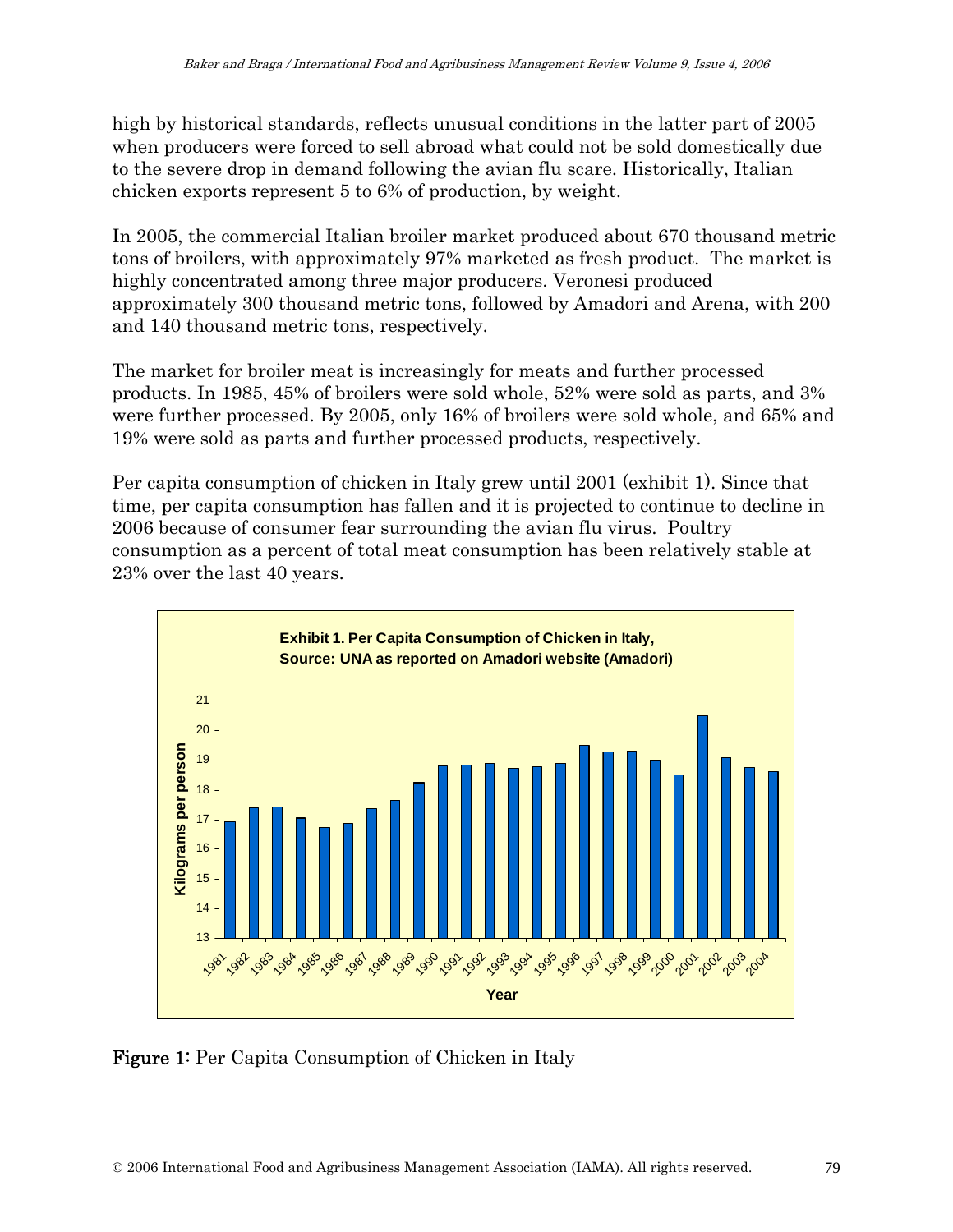In 2005, the value of poultry production was €1.45 billion (10% of the value of total livestock production) and egg production was valued at  $\Theta$ . 92 billion (7%). Production is concentrated in Northeastern Italy, with Veneto accounting for 43% of Italian poultry production, followed by Emilia-Romagna and Lombardia with 28% and 10% of production, respectively.

More than 75% of the cost of production of a broiler is due to feed cost (56%) and chick cost (20%). Labor and energy each account for 5%, with amortization at 4%, health costs at 3% and interest at 2%. Other miscellaneous costs account for the remaining 5% of the average 2002-2004 production cost of  $\epsilon$ . 16 per bird (Corradini and Montanari).

2005 opened as a balanced year ... until August. Then avian flu fear hit, fueled by what many industry observers considered to be media hysteria. The tension built until the discovery of the first positive identification of avian flu in migratory birds in Italy in February 2006. Over this period, domestic consumption dropped from 29.5 million broilers per month to 15.4 million. The industry reacted initially by cutting production by about 1 million broilers/month, increasing exports by 40% to 6 million broilers per month, and freezing excess production. During the September to December period, approximately 31% of total broiler production remained unsold and in storage. When the available refrigerated storage space was filled, all current production had to be sold immediately, causing an average price drop of 30.5%. Careful calculations of industry losses for the 2005 year indicate a total of approximately €358 million. Total losses for the September to December 2005 period reached €458 million, and totaled €378 million for the first quarter of 2006.

The supply chain for commercial broiler production is highly integrated. The large commercial producers control the genetic stock, i.e. the stock of hens and roosters used to produce the chicks that will be raised for broiler production. They operate their own hatcheries and produce their own feed using formulations that are carefully controlled for optimal weight gain. Broilers are raised in carefully controlled environments. Most broilers are raised indoors in enclosed buildings with equipment that automatically provides feed and water to the birds. Many commercial growers use contract growers to raise the birds. Contract growers typically receive the young chicks from the producer and raise them according to detailed specifications. Once the broiler reaches the desired weight, it is transported to the slaughterhouse where it will be slaughtered, packaged, labeled, and prepared for distribution.

The large commercial producers control their primary and secondary distribution networks in order to ensure timely delivery of fresh product to the retail and foodservice accounts. Refrigerated trucks make daily deliveries of product to regional distribution centers, which in turn deliver product directly to retail accounts, foodservice, wholesalers, and supermarket distribution centers.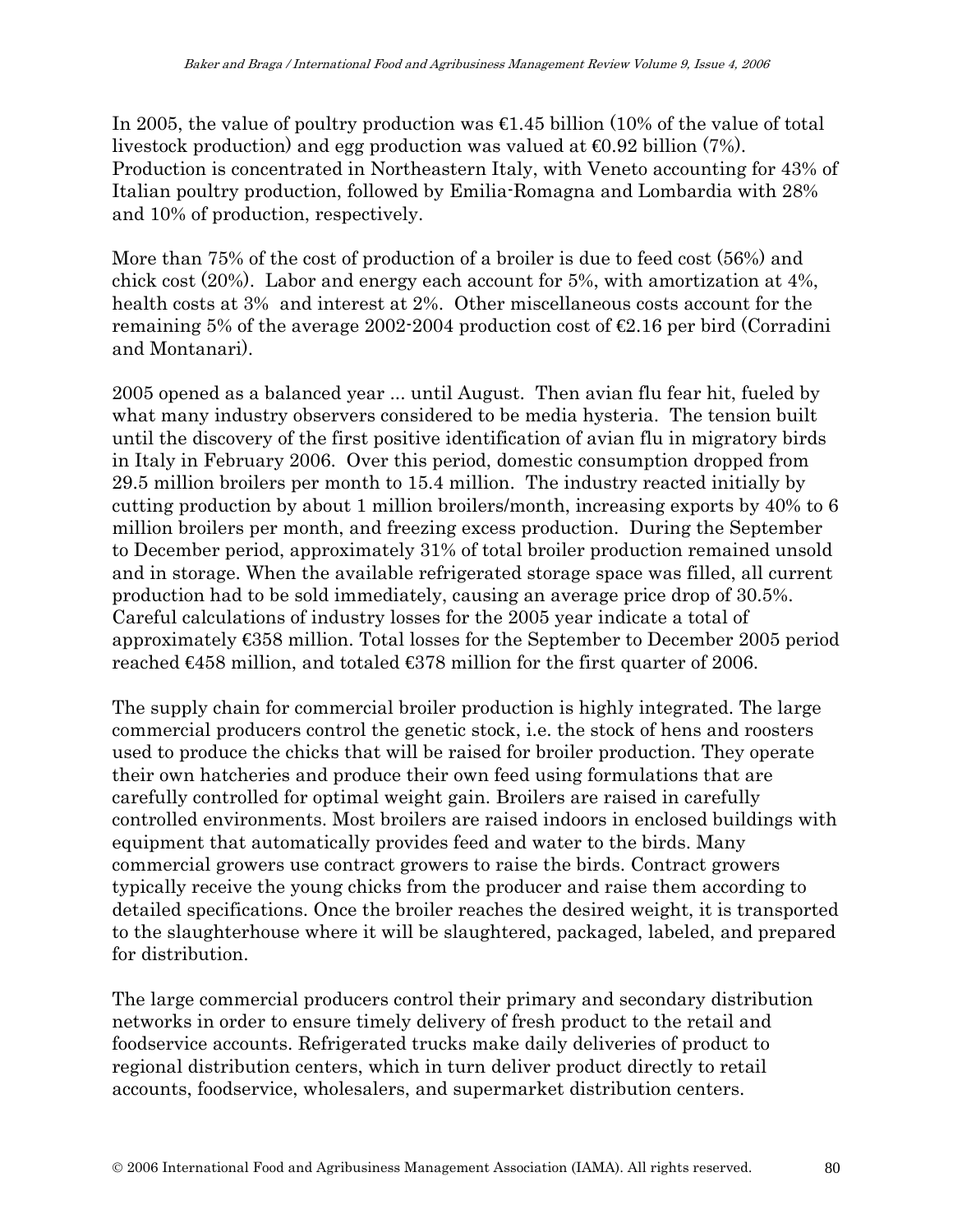A relatively small percentage of broilers grown by commercial producers are raised as free-range chickens. Although official statistics are not readily available, industry experts indicate that the market for free-range chickens likely constitutes less than 5% of the domestic market. This premium segment is a recent development for the industry, and is evidence of the continuous search for higher quality products. Amadori is the only commercial producer active in this segment of the market.

### **Major competitors**

Veronesi Finanziaria S.p.A. is the largest producer of poultry in Italy and the third largest producer in Europe. Veronesi participates in several agribusiness segments, primarily related to animal and feed production and processing. In 2004 it had approximately 6400 employees and  $\in$ 1.7 billion in sales. Poultry products are produced by the subsidiary AIA, which was started in 1968. Veronesi's four brands are Palladio, COK, Pavo, and Ovo Mattino. In 2005, AIA produced and processed a total of 300 thousand metric tons of chicken and 200 thousand metric tons of turkey, distributed as fresh, frozen, or processed products. They do not compete in the market for free-range chickens. AIA also produces 1.2 million eggs per year, which are distributed directly to wholesalers and retailers. As the industry leader in the poultry sector, their business strategy is based on quality, distribution, and attention to consumer needs. Veronesi's distribution network utilizes more than 500 refrigerated trucks to transport product from their 27 subsidiaries to their 18 distribution centers in Italy. From these centers, approximately 460 trucks deliver product several times a week to the 25,000 retail outlets and large distribution centers. The Veronesi group also produces approximately 7 million rabbits, 500,000 hogs, and 30,000 head of specially bred beef cattle. Veronesi Mangimi, the first of the Veronesi companies, was founded in 1958 as a producer of animal feed. It currently produces over 2.2 million metric tons of animal feed per year.

The Arena Group is a large diversified Italian food processor. In 2003, it posted sales of over  $\epsilon$ 775 million. The Fresh Food Division, the group's core business, was responsible for 54% of Arena's sales, including poultry and red meat. The other divisions, European Ice Cream Division, Frozen Food and Italian Ice Cream Division, and Cold Cuts, Dairy and Fresh Gastronomy Division, represented 27%, 14%, and 5% of sales, respectively. The Fresh Food Division markets poultry, beef, pork, and lamb products under five brands, Arena, Ruspantino, Grandi Orizzonti, Garbini, and NatuRicchi. They produce both fresh and pre-cooked products. Poultry products are advertised as being of high quality, produced using only plant products, and GMO free. Arena does not produce or sell free-range chickens.

The Italian chicken market is almost entirely supplied by Italian producers. At one time, approximately 40% of the chicken sold in Italy was imported. For years, non-EU producers took advantage of a lower import duty on salted products and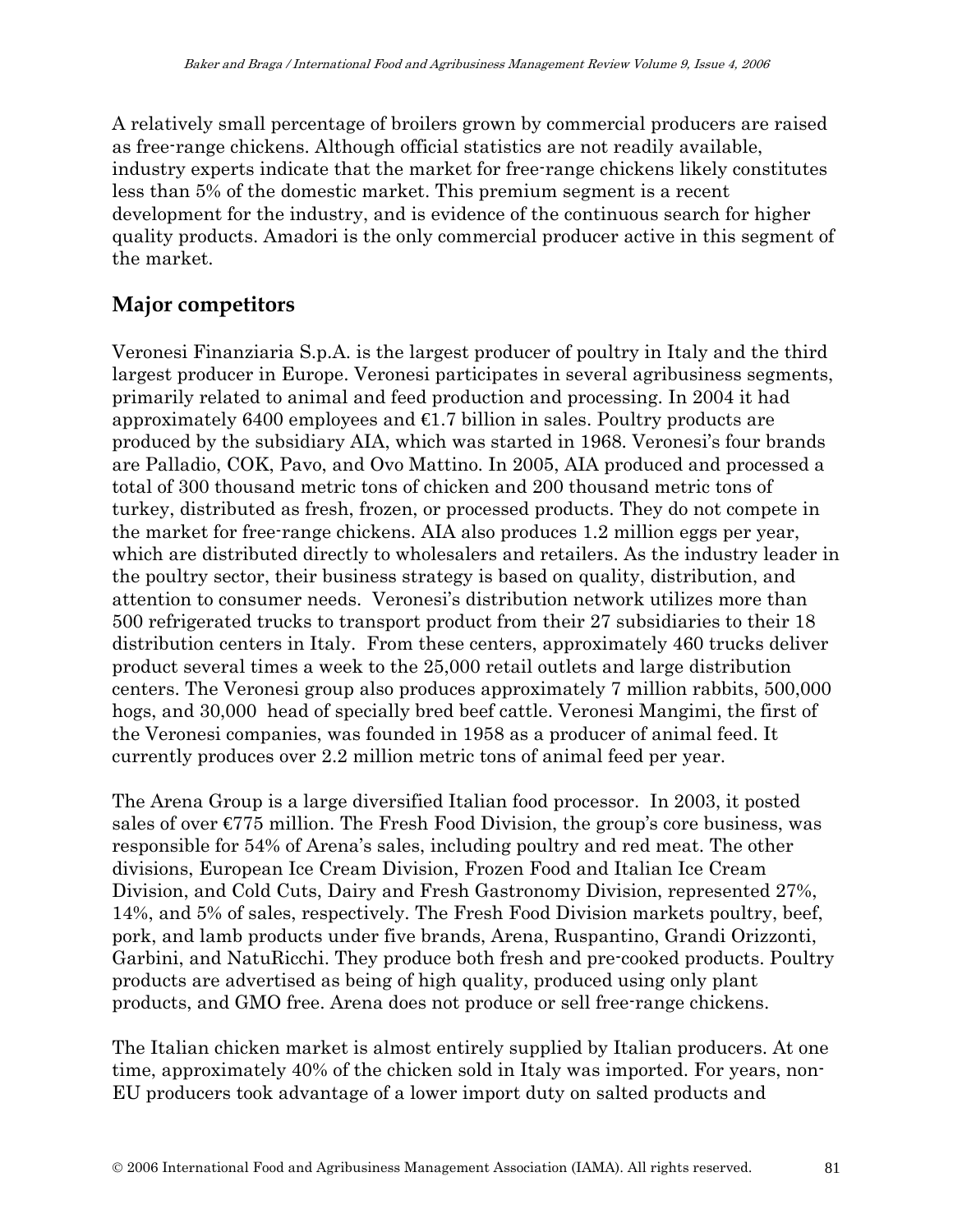captured a significant share of the market because of their lower cost of production. However, the EU has since closed this loophole by raising the duty.

The three major commercial competitors pursue similar strategies in the chicken industry. They all invest heavily in their brands and emphasize the high quality and traceability of their products. Two factors have driven this push for quality. First, Italian consumers tend to be very discriminating in their food purchases. Second, recent concerns over food safety – the most recent one over avian flu – have led Italian producers, pushed by their industry trade association, to focus heavily on quality, safety, and traceability.

As an example, Amadori exceeds the EU requirements for traceability, and does so in a user-friendly manner. They provide online information for their fresh products, whereas the information for processed products (where the broiler meat is an ingredient) may be requested online and sent via e-mail. For processed products, the current requirement is that the country of production must be provided, whereas Amadori provides traceability back to the actual location where the broiler was raised.

The impact of the EU closing the trade loophole and consumer concern for avian flu has been a stagnant market dominated by branded chicken products produced principally by domestic producers. Unbranded, commodity-like broilers may still be found, although these birds, which are mostly sold whole, represent a very small proportion of production. Despite the emphasis on quality by all of the major competitors, no producer has been able to substantially differentiate itself from its competitors and charge a significant premium for its products. Rather than being a differentiating feature, a high quality product is expected of any market participant.

### **The Amadori Company**

The Amadori company has its origins in the 1930s when Ondina and Agostino Amadori began to raise poultry on a commercial basis with their sons Francesco, Aranaldo, and Adelmo. In the mid-1950s, Francesco and Arnaldo started their own chicken farms. The success of these farms led them to grow, increasing the number of farms, and production. In the 1960s, the Amadoris opened a feed mill, hatchery, and slaughterhouse. The 1970s were a period of growth for the company. They began to raise free-range chickens, established a nationwide distribution system, and opened a second slaughterhouse. In the 1980s the company continued to grow, adding value-added poultry products to its product line and initiating advertising campaigns. By the 1990s the Amadori Group had expanded its line of products to include pork, sausages, breaded products, and other protein products. Sales of value-added products fueled much of its growth.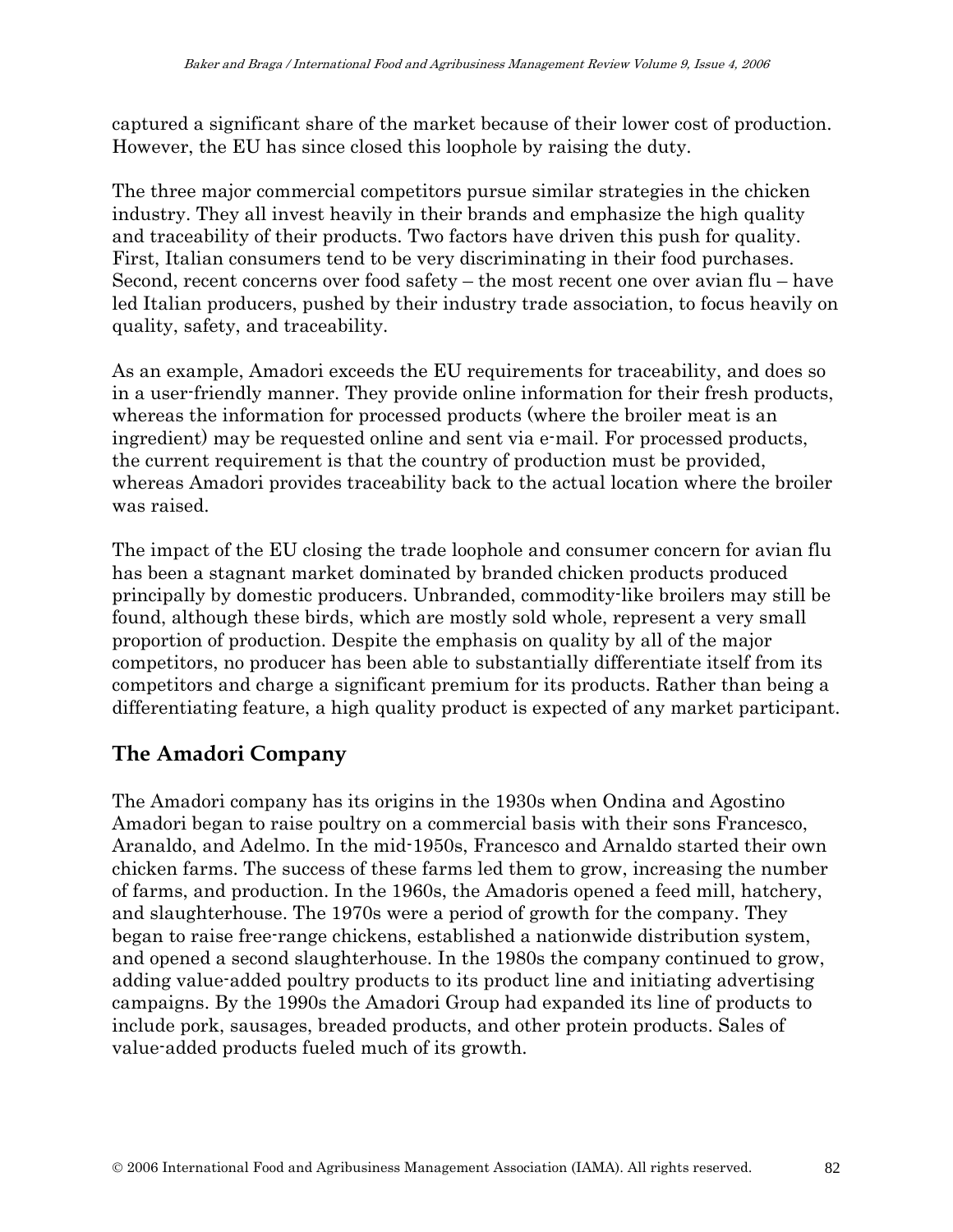The Amadori Group is the second largest poultry producer in Italy. In 2004, it had sales of millon. Amadori employs approximately 5,500 people. It has 20 plants including 5 feed mills, 6 hatcheries, 6 slaughterhouses, and 3 production plants and over 30 subsidiaries. Exhibits 2 and 3 provide information on Amadori poultry production and sales.



Figure 2: Amadori Poultry Production



Figure 3: Amodori Sales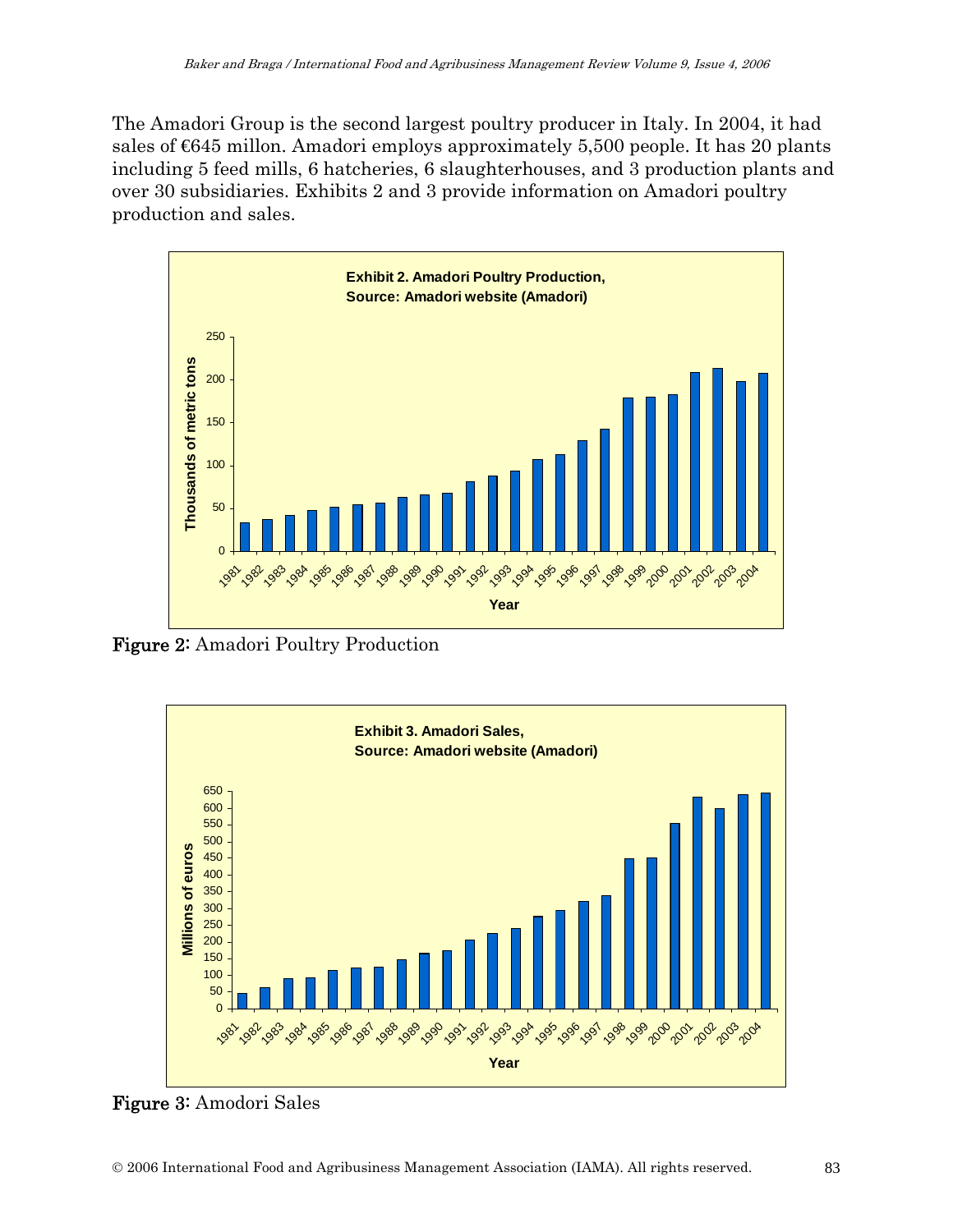Amadori considers its products to be "well rooted in tradition and innovation." Their positioning in the market is built on the high quality profile of their broiler products and their recent expansion in other "white" meats. Indeed, they pride themselves on being the "Italian innovative company" and a "reference point for meat-based dishes." They state that they have a large team and that "with passion and experience we develop innovative meat–based delicatessen solutions. Our work is to secure food safety, transparency and trust" (Pippi, translated).

Their ambitious positioning objective is to emphasize Amadori's roots in the socioeconomic and cultural reality of their land, as well as its family traditions. These values are stressed in all advertising by the company, always featuring Francesco Amadori. This loyalty to the Italian culinary tradition is completed by an awareness of modern needs and lifestyles, and of modern nutritional and dietary requirements. The resulting products offer freshness and quality, are versatile and easy to prepare, while remaining true to traditional flavors and Italian tradition. Amadori's product portfolio is rich, ranging from fresh poultry meats to processed poultry and pork products that are table-ready in 10 minutes.

In 2001, Amadori launched a line of products called 10+. The purpose of this line was to assure consumers that 10+ poultry products were "completely safe and wholesome, in line with Amadori's ethical standards." The introduction of the line followed the BSE (mad cow) crisis, which devastated the European market for commercially-raised beef. Chickens raised under the 10+ label are raised using sophisticated production standards. They are fed a diet free of animal meals and fats, growth-promoting hormones, antibiotics, and GMOs. They are raised entirely in Italy, and meet other stringent specifications. Amadori also guarantees advanced, detailed traceability of 10+ products, exceeding the minimum requirements of recently passed legislation. Traceability results are available online for all 10+ products, and are provided by e-mail for all further processed products. This is done to "provide transparency to the system of food production and reestablish a bond of trust between producers and consumers" (Amadori).

The introduction of the 10+ line was followed in 2002 by the introduction of the "Il Campese" brand of free-range chickens. Il Campese chickens are advertised as being raised "in the open air." While the birds are provided shelter, they have open access to the outdoors. The density of the Il Campese broilers is approximately 12 chickens per square meter indoors and 1 chicken per square meter outdoors. This compares to a density of 16 to 18 broilers per square meter for conventionally raised broilers, which are raised exclusively indoors. Il Campsese chickens are selected from special breeds with reddish feathers and Amadori indicates that the meat is "characterized by longer and thinner legs and a thinner and more pointed breast." The Il Campese brand was an instant success. Amadori currently produces approximately 80,000 Il Campese broilers per week out of a total production of 1.5 million broilers.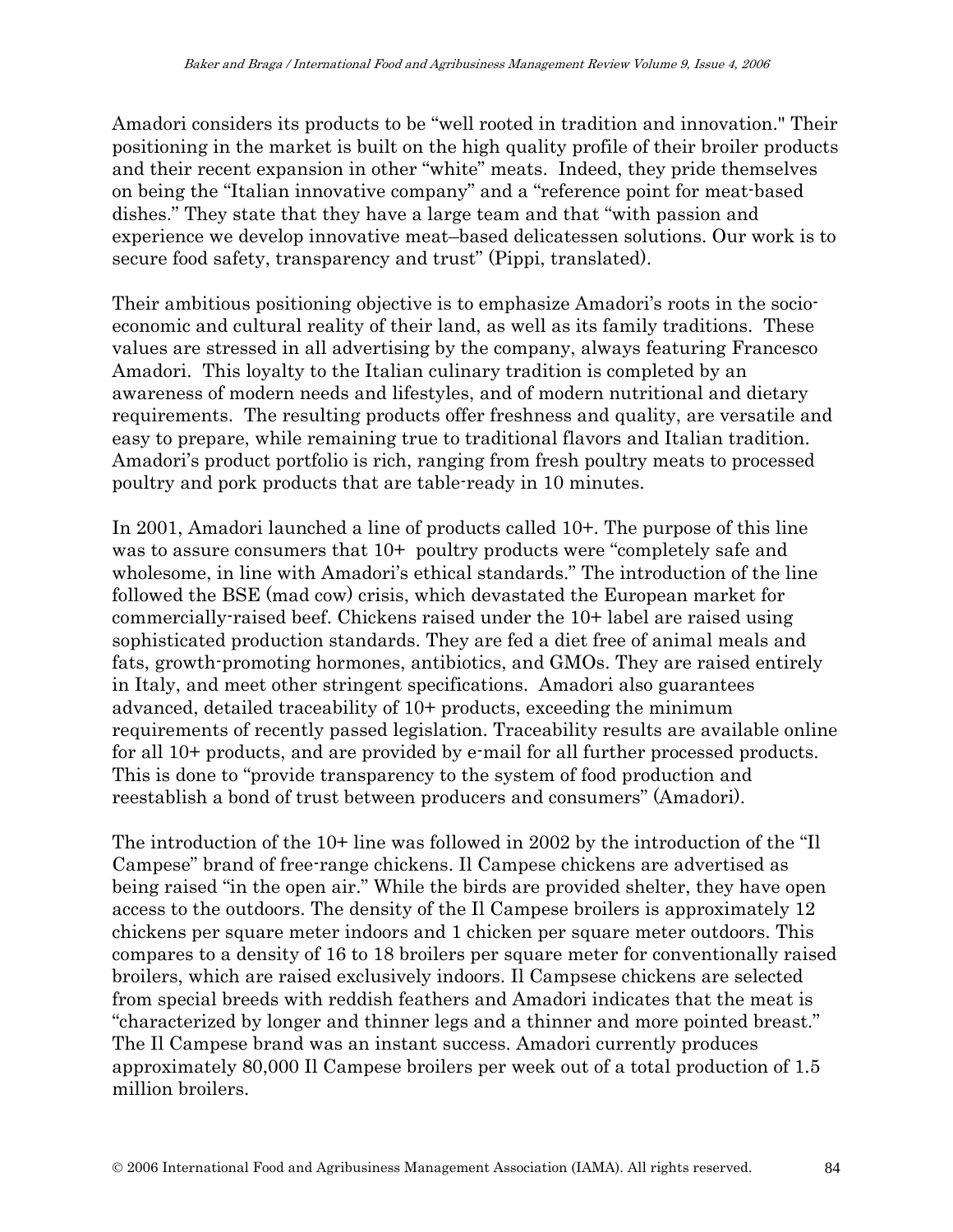Amadori reports that in blind taste tests that it carried out with over 800 consumers the meat of its Il Campese chickens was preferred over traditional broiler meat by almost 75% of the respondents. Participants in the taste tests noted that the meat was firmer and more muscular and that it had a different flavor. More than 95% of the taste test participants indicated that they would purchase the product.

The production system used by Amadori is similar to the vertically integrated production system of other commercial growers. The company controls the entire process of chicken production from breeding to distribution. Approximately onethird of the chickens are raised by contract growers, with the balance being raised on Amadori's farms. Amadori also produces feed for its poultry in company-owned feed mills.

Preserving freshness is a hallmark of Amadori's distribution system. Direct delivery of chicken products using company-owned trucks is made to large accounts within 12 to 24 hours of slaughtering. Distribution through company-owned distribution centers is also normally completed within 24 hours.

The Amadori line of products is highly promoted. All of the products are branded with the Amadori Passione di Famiglia (Family Passion) label. Amadori advertising focuses on the family-based traditions of the firm. Recent advertising campaigns have focused on the high quality of the products and the introduction of the  $10<sup>+</sup>$ product line. The commercials end with the familiar "Francesco Amadori's word."

### **Avian Flu Events**

The H5N1 avian influenza virus is a highly pathogenic virus that has become commonly known as avian (or bird) flu. Table 1 contains some of the key events reported in the form of a timeline.

| <b>Table 1:</b> Timeline of H5N1 avian influenza (WHO) |                                                                                                                              |
|--------------------------------------------------------|------------------------------------------------------------------------------------------------------------------------------|
| 1996                                                   | H5N1 virus isolated from a farmed goose in Guangdong Province, China.                                                        |
| 1997                                                   | H <sub>5</sub> N <sub>1</sub> outbreaks in poultry reported in Hong Kong.                                                    |
| 1997                                                   | 18 human infections of H5N1 are reported in Hong Kong (6 fatal). This is<br>the first known occurrence of human infection.   |
| February 2003                                          | Two human cases (one fatal) reported in Hong Kong. The family had<br>recently traveled to Fujian Province, China.            |
| 2003-2004                                              | Cases of H5N1 in poultry are reported in Korea, Vietnam, Japan,<br>Thailand, Cambodia, Laos, Indonesia, China, and Malaysia. |
| August 2004                                            | Vietnam reports 3 cases of human H5N1 infection (all fatal).                                                                 |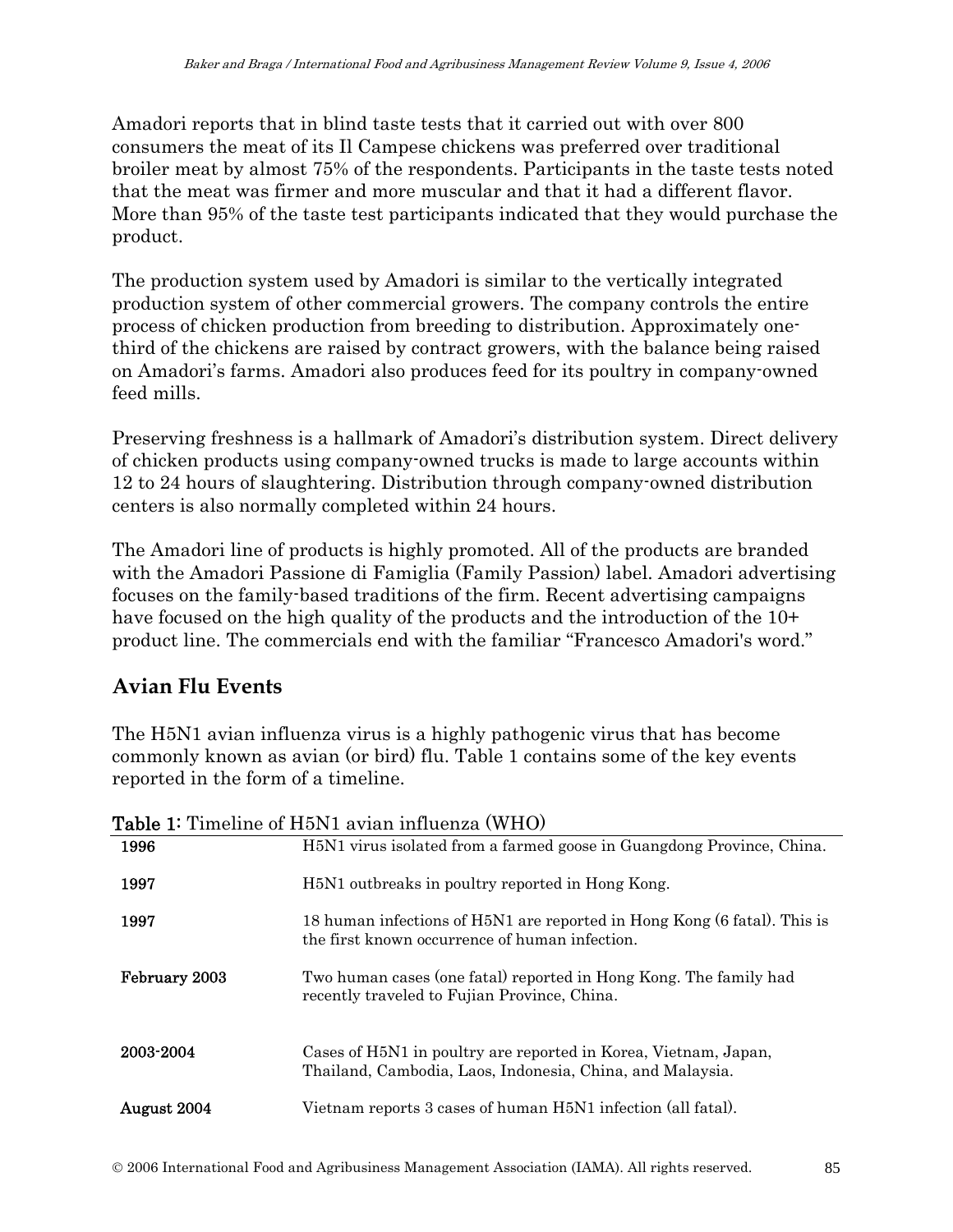| September 2004                    | Thailand confirms a fatal case of human H5N1 infection.                                                                                                                                                                                                                                                                                                                                |
|-----------------------------------|----------------------------------------------------------------------------------------------------------------------------------------------------------------------------------------------------------------------------------------------------------------------------------------------------------------------------------------------------------------------------------------|
| December 2004                     | Outbreaks of H5N1 in poultry are ongoing in Indonesia, Thailand, and<br>Vietnam, and possibly in Cambodia and Laos.                                                                                                                                                                                                                                                                    |
| <b>July 2005</b>                  | Russia reports an outbreak of H5N1 in poultry.                                                                                                                                                                                                                                                                                                                                         |
| August 2005                       | Kazakhstan reports an outbreak of H5N1 in poultry. Mongolia reports an<br>outbreak of H5N1 in migratory birds.                                                                                                                                                                                                                                                                         |
| October 2005                      | Turkey and Romania confirm H5N1 in poultry. Croatia confirms H5N1<br>in wild birds.                                                                                                                                                                                                                                                                                                    |
| December 2005                     | Ukraine reports first H5N1 in domestic birds.                                                                                                                                                                                                                                                                                                                                          |
| <b>February and March</b><br>2006 | Iraq, Nigeria, Egypt, India, Malaysia, Niger, Albania, Myanmar,<br>Afghanistan, Israel, Pakistan, and Jordan report H5N1 in poultry.<br>Azerbaijan, Bulgaria, Greece, Italy, Slovenia, Iran, Austria, Germany,<br>France, Hungary, Slovakia, Bosnia-Herzegovina, Georgia, Switzerland,<br>Serbia-Montenegro, Poland, Denmark, Sweden, and Czech Republic<br>report H5N1 in wild birds. |
| February 25, 2006                 | France confirms first H5N1 in farmed turkeys. This marks the first case<br>of H5N1 in domestic poultry in the EU.                                                                                                                                                                                                                                                                      |

The EU has enacted regulations designed to stop the spread of avian flu from wild birds to domestic birds and among domestic birds (Europian Union). These regulations include the mandatory culling and destruction of any poultry confirmed to be infected with the H5N1 avian flu virus. Furthermore, all eggs and poultry products from infected birds must be destroyed. The meat from any birds that were slaughtered during the incubation period of the virus must be traced and destroyed.

The current EU regulations make little distinction between actions to be taken in the protection zones and surveillance zones. In the case of a suspected or confirmed case of highly pathogenic H5N1 avian flu in wild birds, EU members must establish a protection zone of 3 kilometers and a surveillance zone of 10 kilometers around the area. In both zones, all poultry and captive birds must be kept indoors, on-farm biosecurity measures must be applied, the movement of poultry and other captive birds within and from the zones must be restricted and wild bird hunting and assembly of birds is prohibited. In the case of a suspected or confirmed outbreak of highly pathogenic H5N1 avian flu in domestic poultry the EU mandates that a 3 kilometer protection zone and a 10 kilometer surveillance zone be established. In addition to the culling of the infected birds, birds on neighboring holdings suspected of infection must be culled. All poultry is to be confined indoors in both zones.

EU member states are free to adopt more stringent measures in the event of an outbreak. Currently, vaccination against the disease is not recommended.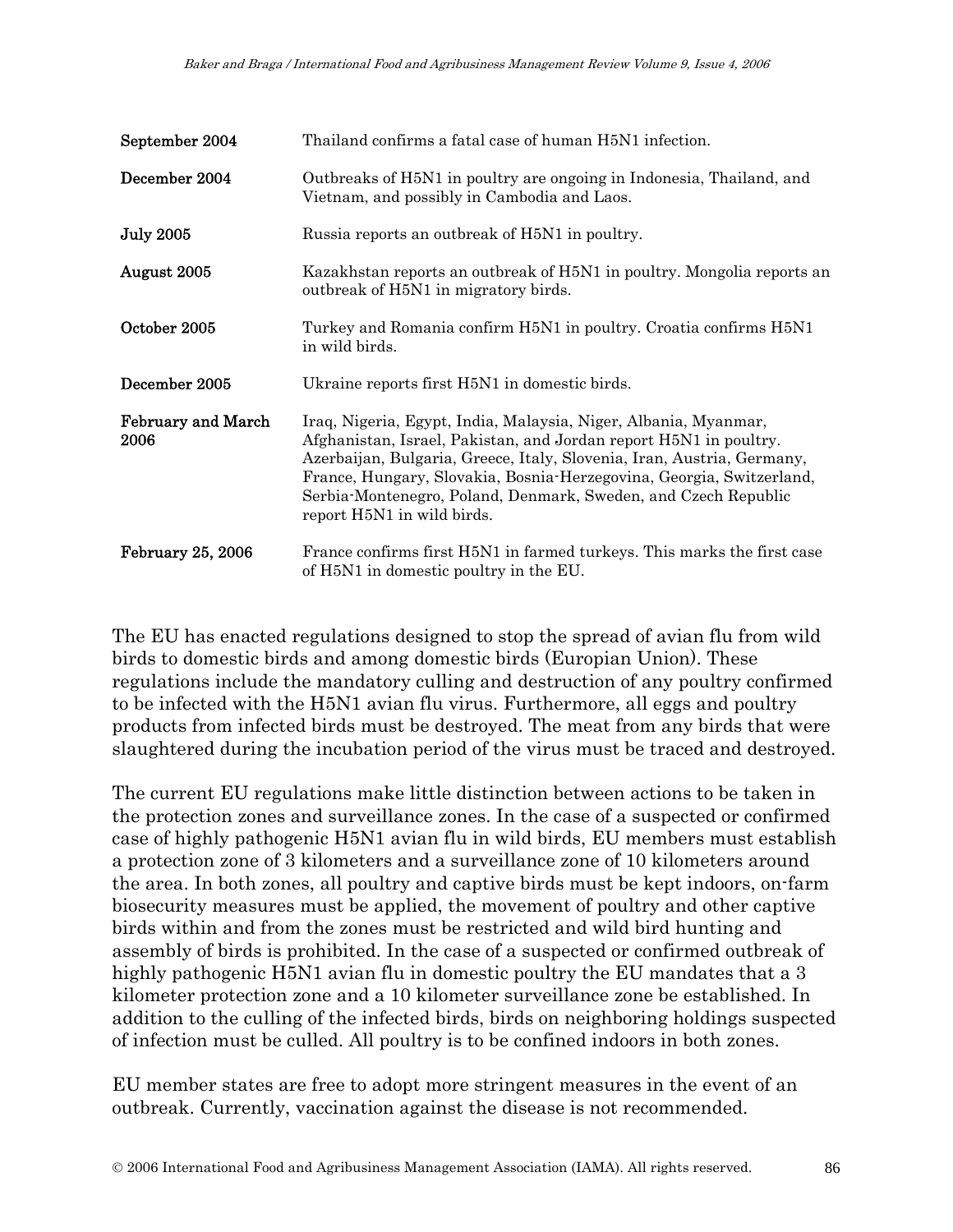Vaccination may keep birds from getting sick and dying. However, it is possible for vaccinated birds to be infectious and thereby spread the disease.

The February 2006 discovery of the H5N1 virus on a farm with 11,000 turkeys in Eastern France sent shock waves through France's poultry industry. Sales of poultry in France declined by 30 to 50 percent following the discovery. France immediately took aggressive measures in response to the arrival of the virus.

Likewise, the discovery of a case of the H5N1 virus in migratory birds in Italy triggered the recent drop in consumption and prices of poultry in Italy.

## **Impact of Avian Flu on Free-Range and Organic Chicken**

The discovery of avian flu in domestic poultry and the resulting actions of the French government (including a requirement that all poultry must be raised exclusively inside) were particularly problematic for Bresse poultry producers. Producers in this region sell poultry under the coveted Bresse Appellation d'Origine Controlée (zone of origin). Sold at very high prices, Bresse poultry must meet strict criteria in order to be sold under the Bresse appellation. These rules include genetic purity, a strictly defined geographic area in which the chickens must be raised, and precise rules for breeding and presentation. These criteria also mandate that the chickens be raised in free-range conditions for nine weeks.

After the discovery of avian flu in the Bresse area, the Bresse poultry producers appealed to the French government for permission to vaccinate their chickens in order to keep them outdoors. This request was denied. However, the Bresse producers were allowed to keep their birds indoors without losing the "Bresse" denomination.

Following an EU decision, the Italian government recently made a similar ruling for organic poultry, which, by law, is required to be raised outside. Italian officials have ruled that in the event that health authorities order poultry inside, the Italian government will allow organic poultry in the affected areas to continue to be marketed as organic for the duration of the health threat.

## **Situation and Problem**

Mr. Amadori was concerned about the fate of the highly successful Il Campese brand. What would happen to the brand if they were forced to bring the chickens inside? This could happen at any time at the discretion of the local or national health authorities. Such an action may be simply precautionary or in response to a reported or confirmed case of avian flu in domestic or wild birds. Furthermore, because the Il Campese chickens are raised in several locations, an order to raise poultry indoors may affect only a part of the Il Campese production.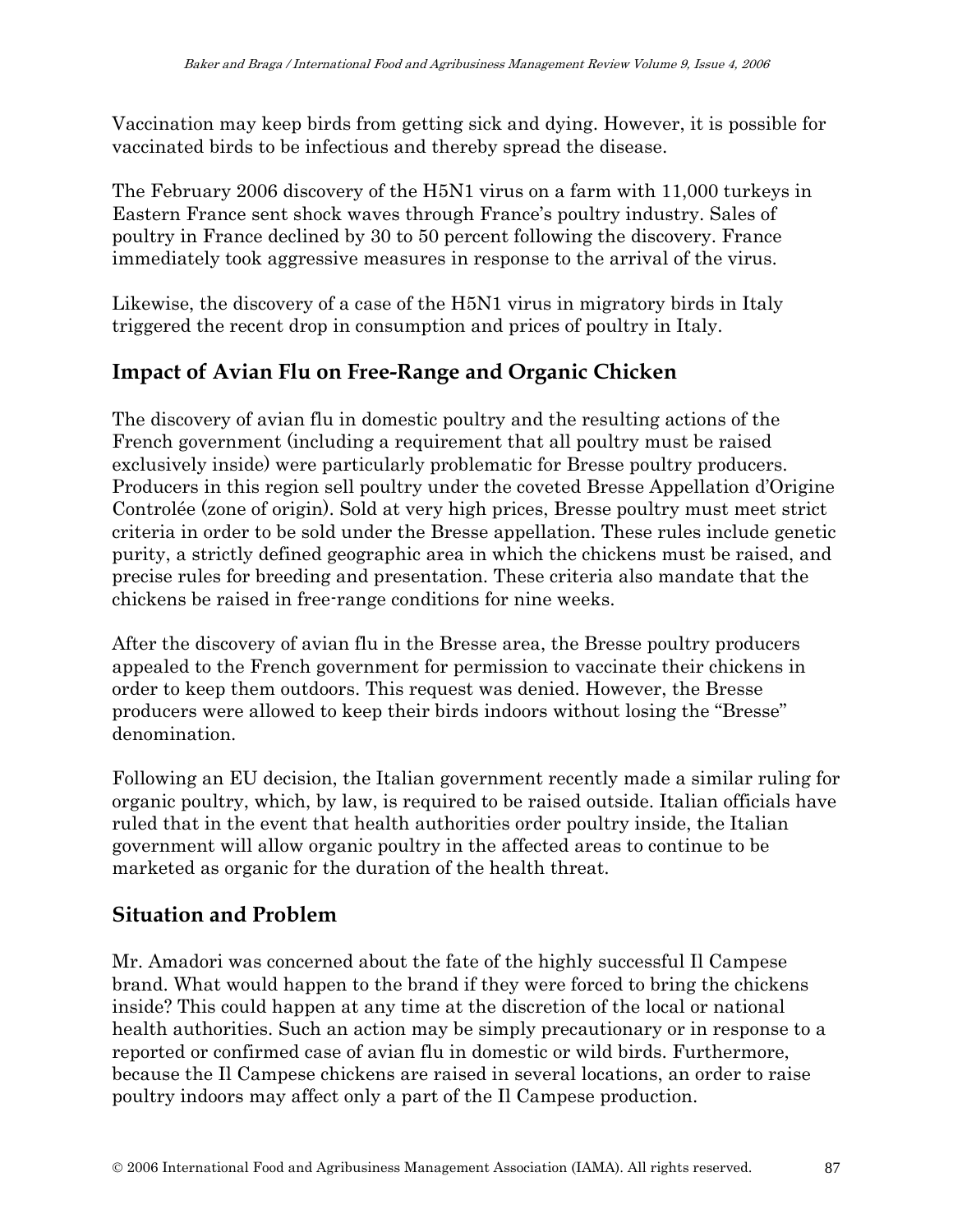He ruled out vaccinating the chickens as a way to keep the chickens outside. It was simply too expensive to vaccinate a broiler raised to maturity in two months. Another option that he considered was to seek an exemption from the Italian government that would allow him to maintain the existing label indicating that the chickens were free-range, even though the chickens may be raised exclusively indoors during all or part of their lives. Would consumers understand the rationale behind this decision or would they find it deceptive? A third option was to change the label and/or the brand. Of course, they could always stop production (temporarily or permanently) of the Il Campese chickens in response to an avian flu crisis.

Tests performed by Amadori indicate that Il Campese chickens raised inside would still be substantially different than those raised conventionally – they are a different breed, are raised with more space, and given different feed. The meat still retains a distinctive flavor, although the difference between the taste of Il Campese chickens and conventionally-raised chickens diminishes somewhat when the chickens are raised exclusively indoors.

Mr. Amadori pondered what actions his firm might take, both for the short-run and to preserve the long-term integrity of the brand, in response to an order by health authorities to keep chickens inside.

### **Questions**

Based on the information in the case, prepare a plan for Amadori for their Il Campese brand of free-range chickens in the event that all chickens are ordered to be raised exclusively indoors for an indefinite period in response to the threat of avian flu.

- 1. Identify two or three alternatives that you believe Amadori should consider.
- 2. Provide an analysis for each of your alternatives, identifying the major implications.
- 3. Recommend a plan for Amadori and support your recommendation.

### **References**

Amadori, <[http://amadori.it/>](http://amadori.it/) (accessed June 6, 2006).

Amadori, citing UNA, <<http://amadori.it/>> (accessed June 6, 2006).